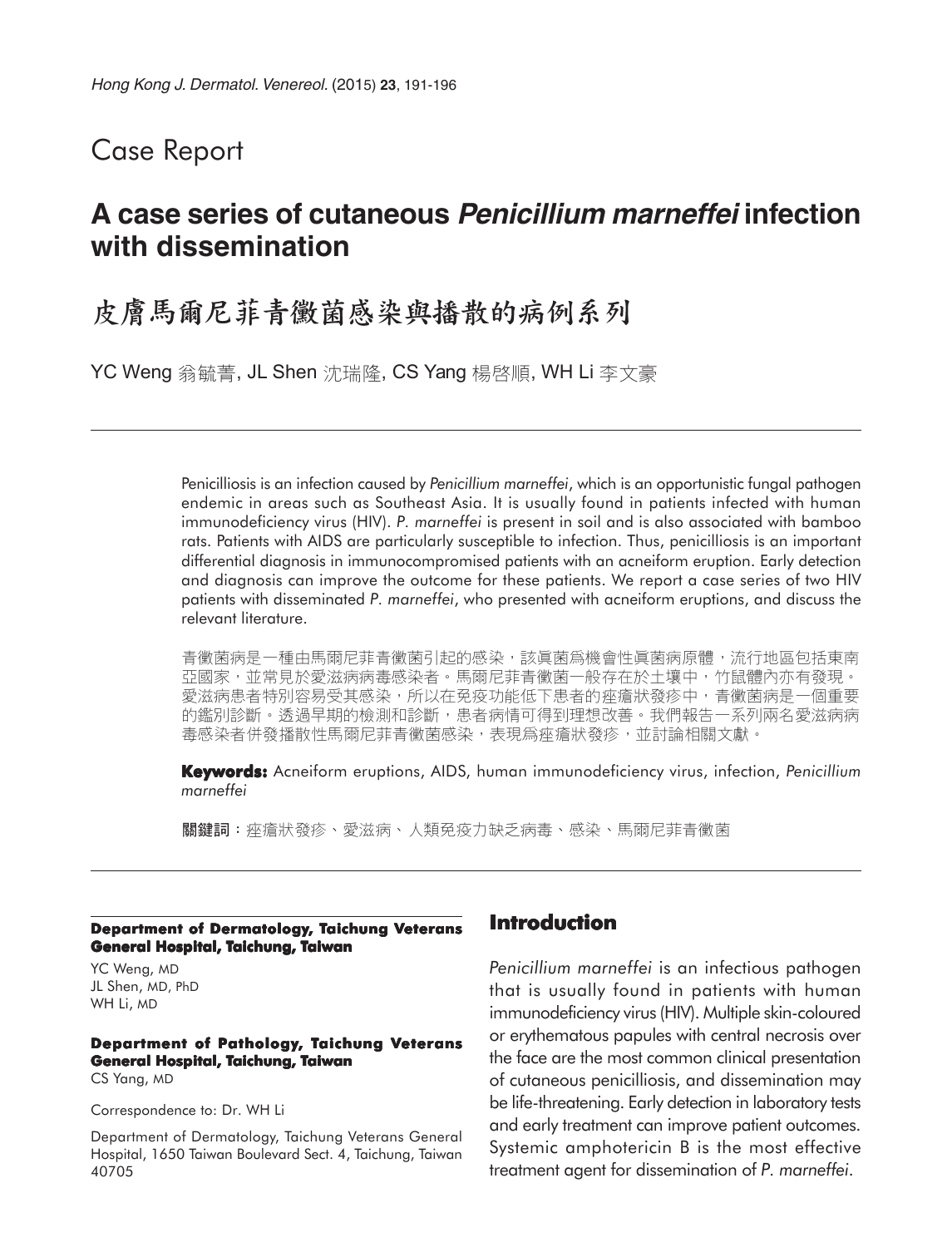#### **Case 1**

The first case was a 48-year-old single cook, who had had sexual intercourse with different partners for several years. He presented with poor appetite, weight loss (15 kg in 2 months) and an intermittent low-grade fever, which he had had for two months. He denied drug abuse, smoking, alcohol, or betel nut use. He also denied any medical systemic disorders. He went to a local hospital where panendoscopy revealed oesophageal candidiasis and gastric ulcers. In addition, an HIV antibody test was positive. He was then transferred to a medical centre in central Taiwan for further survey and management, where laboratory data showed HIV positivity on Western blot test, reactive rapid plasma reagin (RPR) 1:4 dilution, and *Treponema pallidum* haemagglutination (TPHA) 1: 80. Though leucopenia was not noted, the level of CD4-helper/inducer cells was only 3% (42 cells/ cumm (23.1-51.0%)), the level of CD8 suppressor/cytotoxic cells was 85% (1150 cells/ mm3 (17.9-47.5%)), and the CD4/CD8 ratio was 0.036 (0.5-1.8), which were indicative of AIDS infection. A few days later, bilateral lower limb weakness developed. Laboratory results showed positivity for cytomegalovirus (CMV) PCR, with a high suspicion of CMV neuropathy and myopathy. The patient was then transferred to our medical centre where he received an 18-day course of valganciclovir, after which his symptoms of limb weakness subsided. Five days prior to this admission, multiple acneiform lesions developed over his whole face. A dermatologist was consulted, and physical examination revealed multiple asymptomatic pink to reddish papules (3-5 mm) with central necrotic dark-reddish craters over the whole face which were preceded by intact tiny reddish papules (Figure 1a). As the patient was immunocompromised, the clinical differential diagnosis included *Molluscum contagiosum* infection, cryptococcosis, penicilliosis, histoplasmosis, and coccidioidomycosis. A skin biopsy was performed, with fungal culture done for one of the skin lesions. The histopathological examination revealed mixed cell granulomatous inflammation with focal necrosis. There were many foamy histiocytes with basaloid inclusions, which contained nuclei and binary fissures (Figures 2a & 2c). Periodic acid-Schiff (PAS) and Gomori methenamine silver (GMS) stains revealed microorganisms with binary fission (Figures 3a & 3b). Three sets of fungal cultures of blood yielded *P. marneffei*, which was consistent with the colony morphology on Sabouraud dextrose agar and the hyphae morphology on slide cultures stained with lactophenol blue (Figures 4a-c). A fungal culture of the skin biopsy yielded *P. marneffei*. Sputum and blood tuberculosis (TB) cultures were negative. After confirming the diagnosis of AIDS with disseminated *P. marneffei* infection, amphotericin B at 0.6 mg/kg/day intravenously for two weeks was prescribed and highly active antiretroviral therapy (HAART) was initiated. The patient was discharged after successful treatment and given oral itraconazole at 400 mg/day for 10 weeks. He has had no recurrence of skin lesions since then.

### **Case 2**

The second case was a 48-year-old man with a past medical history of hypertension which was under medical control. He presented with poor appetite and weight loss (17 kg in six months), nights, general weakness, sour taste, mild dry cough, mild chest discomfort and dysphagia. A chest radiograph revealed increased infiltration with miliary nodules over bilateral lung fields, and chest computed tomography showed mediastinal lymphadenopathy, multiple nodules, and tree-inbud-like lesions in bilateral lungs. The patient was newly diagnosed with AIDS (CD4 count 15/mm<sup>3</sup> and virus load 396,000 copies/mL and syphilis (TPHA 1: 2560, RPR 1:32 dilution), and he was admitted for treatment of pneumonia a few days later. He received wedge resection of the lung, and the pathology report showed *Pneumocystis jiroveci* pneumonia and CMV pneumonitis. The intravenous form of ganciclovir was given for three weeks, and was then changed to oral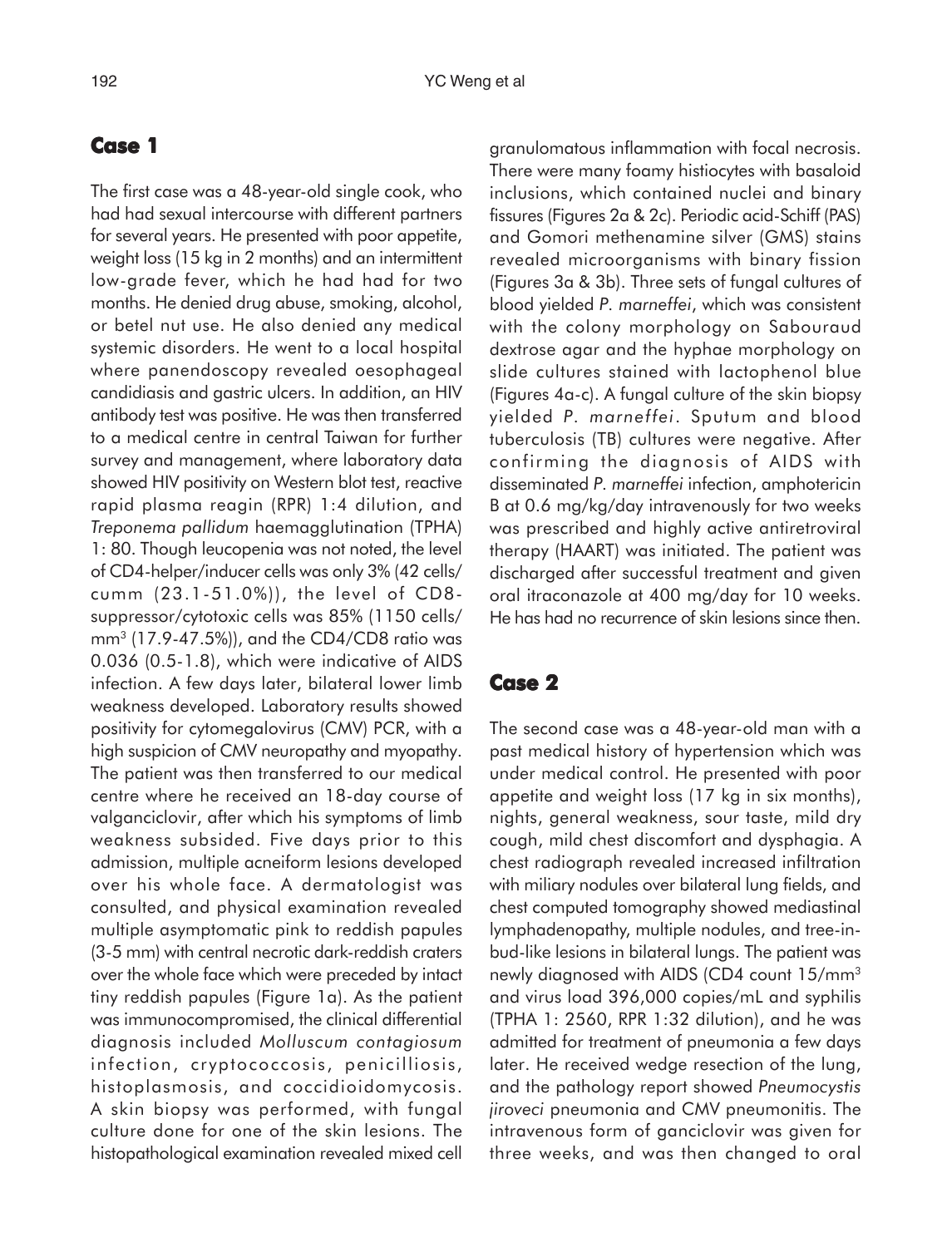valganciclovir. However, an intermittent fever with multiple asymptomatic pea-sized erythematous papules and pustules with central umbilication over his face were noted (Figure 1b). A skin biopsy revealed ulceration of the epidermis and frothy exudates in the dermis admixed with neutrophils and PAS-positive yeast (Figure 2b). Fungal cultures of the lung tissue, skin biopsy and a blood culture yielded *P. marneffei*. Under the impression of fungaemia with *P. marneffei*, he was treated with the intravenous form of amphotericin B for two weeks and started on HAART, after which his skin condition improved. After successful treatment, he was discharged and given oral itraconazole 200 mg b.i.d. for about 10 weeks.

#### **Discussion**

Penicilliosis, which is caused by the fungal pathogen *P. marneffei*, has emerged as the third most common opportunistic infection worldwide,



**Figure 1.** Multiple asymptomatic variable-sized (2-5 mm) pink to reddish papules with central necrotic dark-reddish craters over the whole face (preceded by intact tiny reddish papules) (a) Case one, (b) Case two.



Figure 2. (a) Case one; many foamy histiocytes with basaloid inclusions, which contained nuclei and were admixed with neutrophils in the dermis (H&E original magnification, x400). (b) Case two; frothy exudates in the dermis admixed with many microorganisms and neutrophils (H&E original magnification, x400). (c) Binary fissure features in a high power field (H&E original magnification, x600).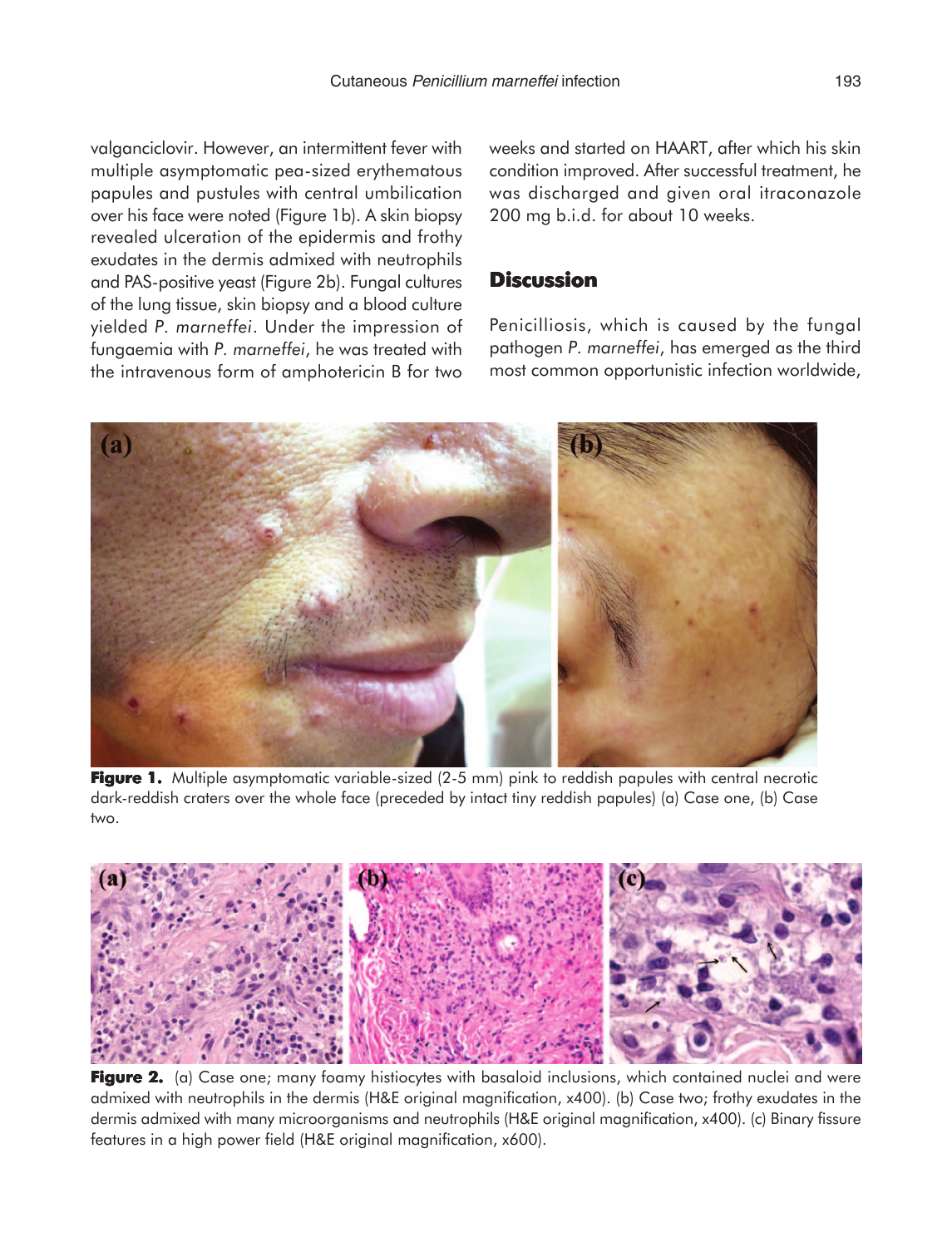after extrapulmonary tuberculosis and cryptococcosis in AIDS patients. People with CD4 cell count  $<$ 100 cells/ $\mu$ L are at particular risk in Southeast Asia.<sup>1</sup> The endemic areas include Thailand, northern India, Vietnam, Hong Kong, southern China and Taiwan.<sup>2</sup> A study in Thailand reported that 3% of 3054 AIDS patients had *P. marneffei* infection.3 *P. marneffei* is usually transmitted by inhalation of conidia from environmental sources, such as soil, into the lungs, followed by localised or disseminated pulmonary infection leading to fever, anaemia, weight loss, fungaemia and generalised lymphadenopathy. Previous studies showed that HIV infection was the most common underlying disease of *P. marneffei* infection (87.72%) and penicilliosis occurred rarely in otherwise healthy persons. A detailed history of the immunological status of patients with penicilliosis is needed, including previous infections, autoimmune manifestations, family history, even a basic panel of immunological evaluations for patients with penicilliosis, including immunoglobin patterns (IgG, IgA, IgM, and IgE), a lymphocyte subset, nitroblue tetrazolium test or dihydrorhodamine test, and interferon-γ autoantibody test.<sup>2,4</sup> Penicilliosis occurs in patients with immunodeficiency secondary to diabetes mellitus, immunosuppressive therapy, solid organ or haematopoietic stem cell transplant, and primary immunodeficiency disorders, including severe combined immunodeficiency, common variable immunodeficiency, hyper-IgM syndrome, hyper-IgE syndrome, and congenital neutropaenia.4



**Figure 3.** (a) PAS stain (original magnification, x600). (b) GMS stain (original magnification, x600).



Figure 4. (a) Colony morphology on Sabouraud dextrose agar, obverse. (b) Colony morphology on Sabouraud dextrose agar, reverse. (c) Hyphae morphology on a slide culture stained with lactophenol blue (original magnification x400).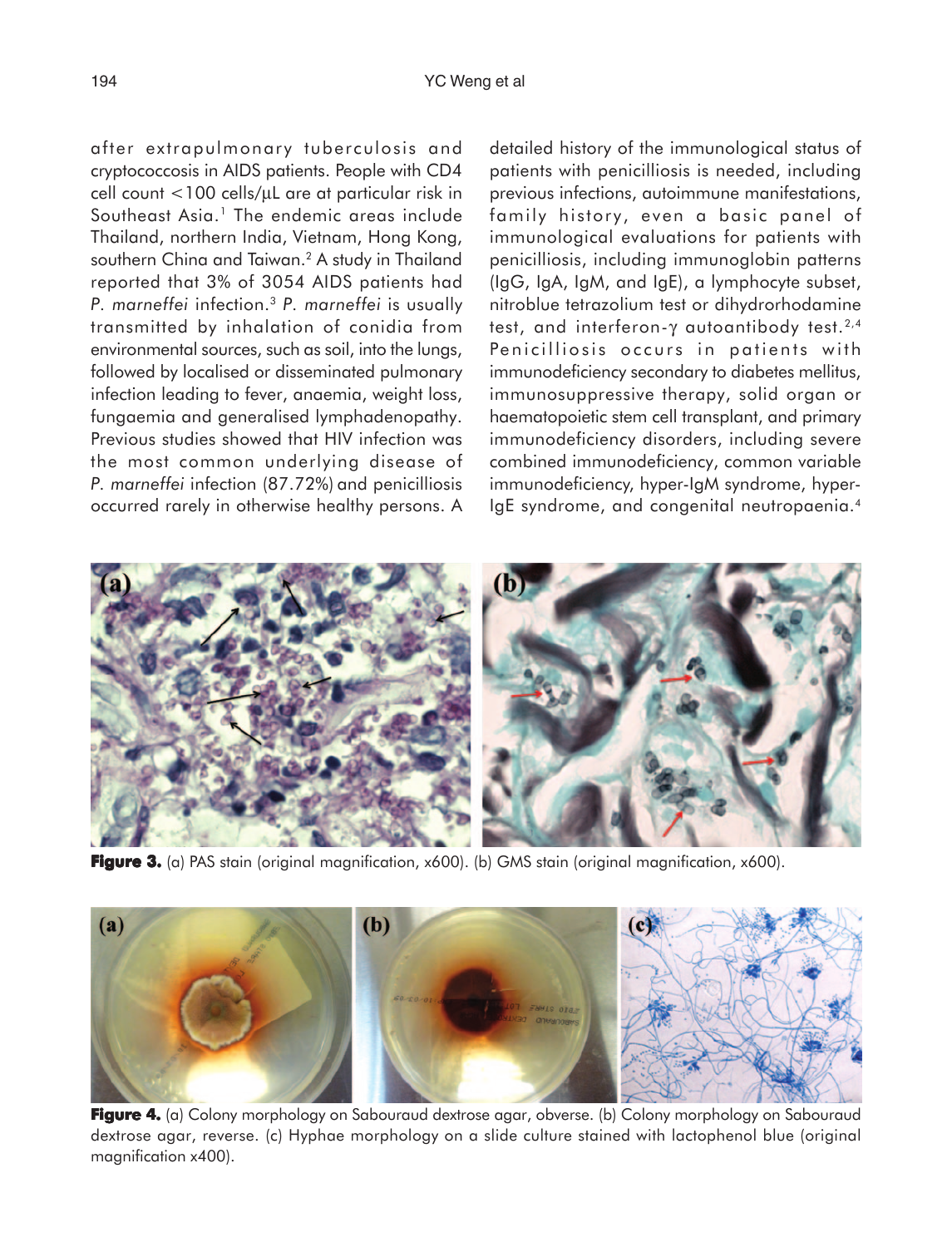Moreover, STAT1 gene mutations, which mediate signalling in innate immune defense against *P. marneffei*, were recently identified in patients with penicilliosis.<sup>4</sup> More than 50% of AIDS patients with this infection have been reported to have multiple umbilicated papules (which may be enlarged with central ulceration) that are similar to cryptococcosis or histoplasmosis.<sup>5,6</sup> Approximately 70% of infected patients present with typical skin lesions, papules with central umbilication resembling molluscum contagiosum. Other presentations include Sweet's syndrome, which is more common in HIV negative patients, pustular psoriasis, chronic ulcer, subcutaneous nodules, subcutaneous abscess and panniculitis.<sup>6</sup> Some case reports have also described rare atypical presentations such as verrucous lesions and generalised skin rash.7,8 *P. marneffei* can disseminate into organs as intracellular yeasts from the reticuloendothelial system.<sup>2</sup> It is usually widespread on the face and trunk, and can even affect the lungs, spleen, liver, lymph nodes and bone marrow.<sup>9</sup> It remains an important cause of morbidity and mortality in patients with HIV. According to one study, there were 24 cases of penicilliosis diagnosed in Taiwan between 1987 and 1998, of which 67% occurred in patients with AIDS and 83% cases had dissemination. The majority (63%) of cases were considered to be indigenous. The number of cases increased markedly in the last two years of the study period, with 17 of the 24 cases diagnosed between 1996 to 1998, implying that it is an emerging pathogen in Taiwan.<sup>10</sup> According to a literature review, which documented 125 cases between 1984 and 2009, penicilliosis is increasing exponentially.2 With regard to histology, a granulomatous response is minimal or absent. Necrosis with perivascular inflammatory cell infiltration is occasionally found. *P. marneffei* is a dimorphic pathogen, which grows filamentously at room temperature (25°C) (mold phase) and in a uninucleate yeast form, that reproduces by fission at body temperature (37°C).<sup>11</sup> Its small spores ( $2 \sim 4$  µm) are seen most clearly under GMS stain, and a distinct finding is that the spores divide by binary fission (transverse septum).<sup>12</sup> These characteristics can be used to differentiate it from *Histoplasma* infection, which exhibits narrow-necked unequal budding with a clear halo (pseudocapsule) in histopathology, and from *Leishmania* infection which exhibits kinetoplasts distinctly seen under Giemsa and GMS staining, but negative under PAS staining.<sup>12</sup> The colony cultured on Sabouraud dextrose agar at 25-27°C for 14 days is initially white and pannose, gradually turning in colour from yellow to yellow-green diffused with a deep red pigment produced by *Penicillium* conidiophores. The conidial heads are divergent, and the chains of conidia are formed from phialides.<sup>13</sup> The colony on brain-heart infusion agar at 35°C for seven days has a greyish white, membranous yeast-like form with fine plicae.<sup>12</sup> In treatment of severe cases, systemic intravenous amphotericin B 0.6 mg/kg/day for two weeks and oral itraconazole 400 mg/day for 10 weeks should be used.14 There was no significant difference in the rates of favourable outcome between patients treated with intravenous amphotericin, oral itraconazole, or intravenous amphotericin followed by oral itraconazole.<sup>2</sup> Supparatpinyo et al. reported that the failure rate of treatment, which was defined as a lack of clinical response or persistent fungemia, was 22.8% for amphotericin B, 63.6% for fluconazole, 25% for itraconazole, and 100% for no treatment.<sup>15</sup> In a survey in mainland China, 569 cases who received antifungal therapy had a mortality of 24.3% and 99 cases who had not received antifungal therapy had a mortality of 50.6%.2 For early detection of penicilliosis by immunological methods, the double-antigen sandwich ELISA shows a high specificity in detecting Mp1p-specific antibody. Simultaneous detection of Mp1p antigen and antibody increases the diagnostic sensitivity for penicilliosis.<sup>16</sup>

#### **Conclusion**

In conclusion, persistent high fever uncontrolled by antibiotics in immunocompromised patients in